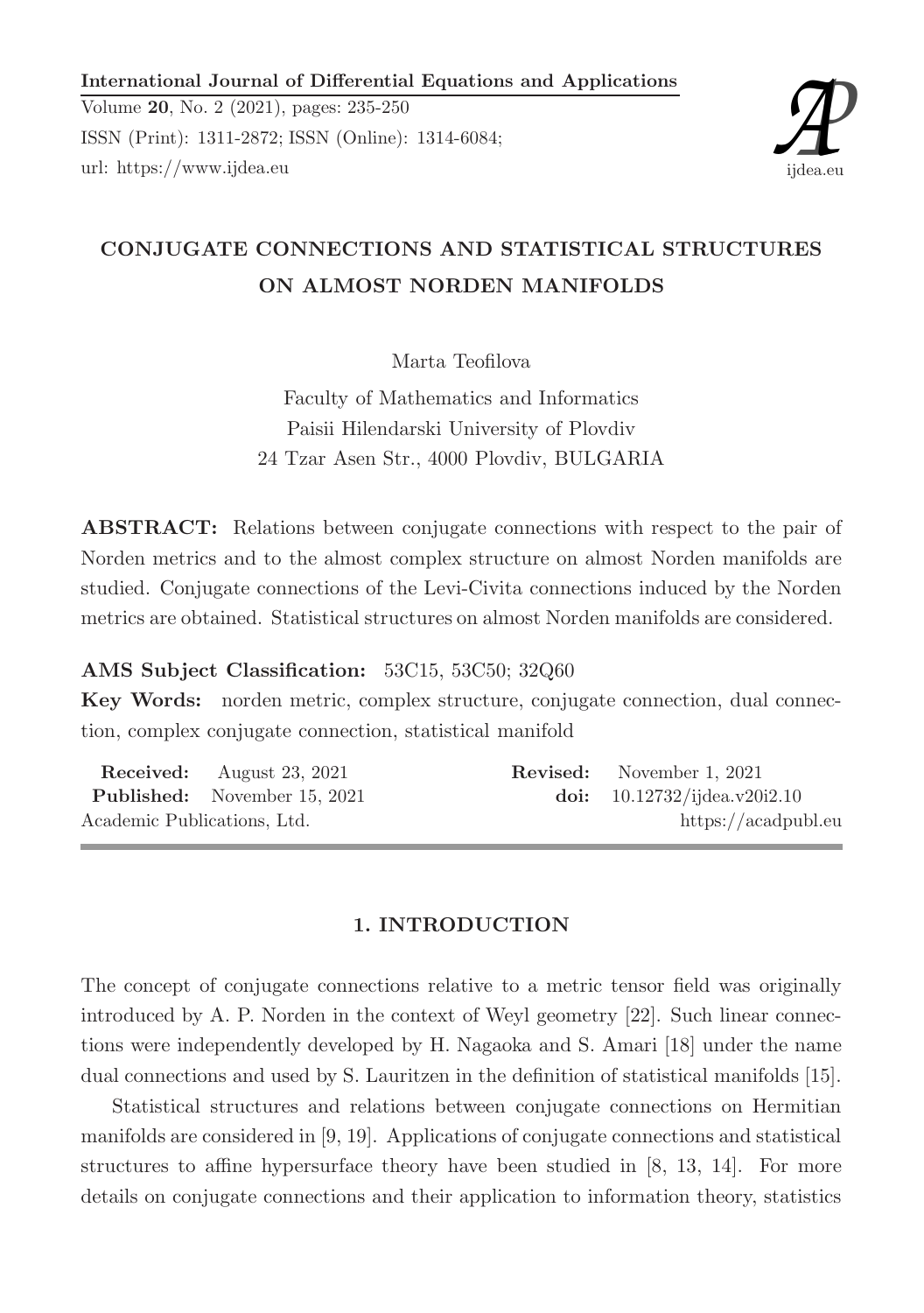and other fields see also [2, 3, 7, 17, 21, 24].

Another kind of conjugate connections are the ones dual with respect to an invertible (1,1)-tensor field [1, 4]. Conjugate connections relative to an almost complex structure are studied by A. M. Blaga and M. Crasmareanu in [6]. Relations between conjugate connections with respect to a symplectic structure or to a complex structure on Kähler manifolds are investigated in [5].

The main purpose of the present work is to study relations between both aforementioned types of conjugate connections on almost complex manifolds with Norden metric (B-metric). These manifolds were introduced by A. P. Norden [23] and their geometry was studied for the first time by K. Gribachev, D. Mekerov and G. Djelepov [12] who termed them generalized B-manifolds.

Since on such manifolds, there exists a pair of Norden metrics, we can consider conjugate connections with respect to each of these metrical tensors and their relations to conjugate connections relative to the almost complex structure. Another aim of this work is to construct and study statistical structures on almost Norden manifolds.

The paper is organized as follows. In Section 2, we give some basic information about almost Norden manifolds and conjugate connections. In Section 3, we study the coincidence of conjugate connections with respect to the Norden metrics and the almost complex structure. The case of symmetric connections and completely symmetric connections is also investigated. In Section 4, we study curvature properties of the conjugate connections of the Levi-Civita connections induced by the pair of Norden metrics. In Section 5, we consider statistical structures on almost Norden manifolds by constructing families of linear connections with completely symmetric difference tensor and studying their curvature properties.

#### 2. PRELIMINARIES

#### 1.1. ALMOST NORDEN MANIFOLDS

The triple  $(M, J, g)$  is called an *almost Norden manifold* (almost complex manifold with Norden metric or B-metric) if  $M$  is a differentiable 2n-dimensional manifold,  $J$  is an almost complex structure, and  $g$  is a pseudo Riemannian metric compatible with  $J$ such that

$$
J^{2}X = -X, \t g(JX, JY) = -g(X, Y). \t(1)
$$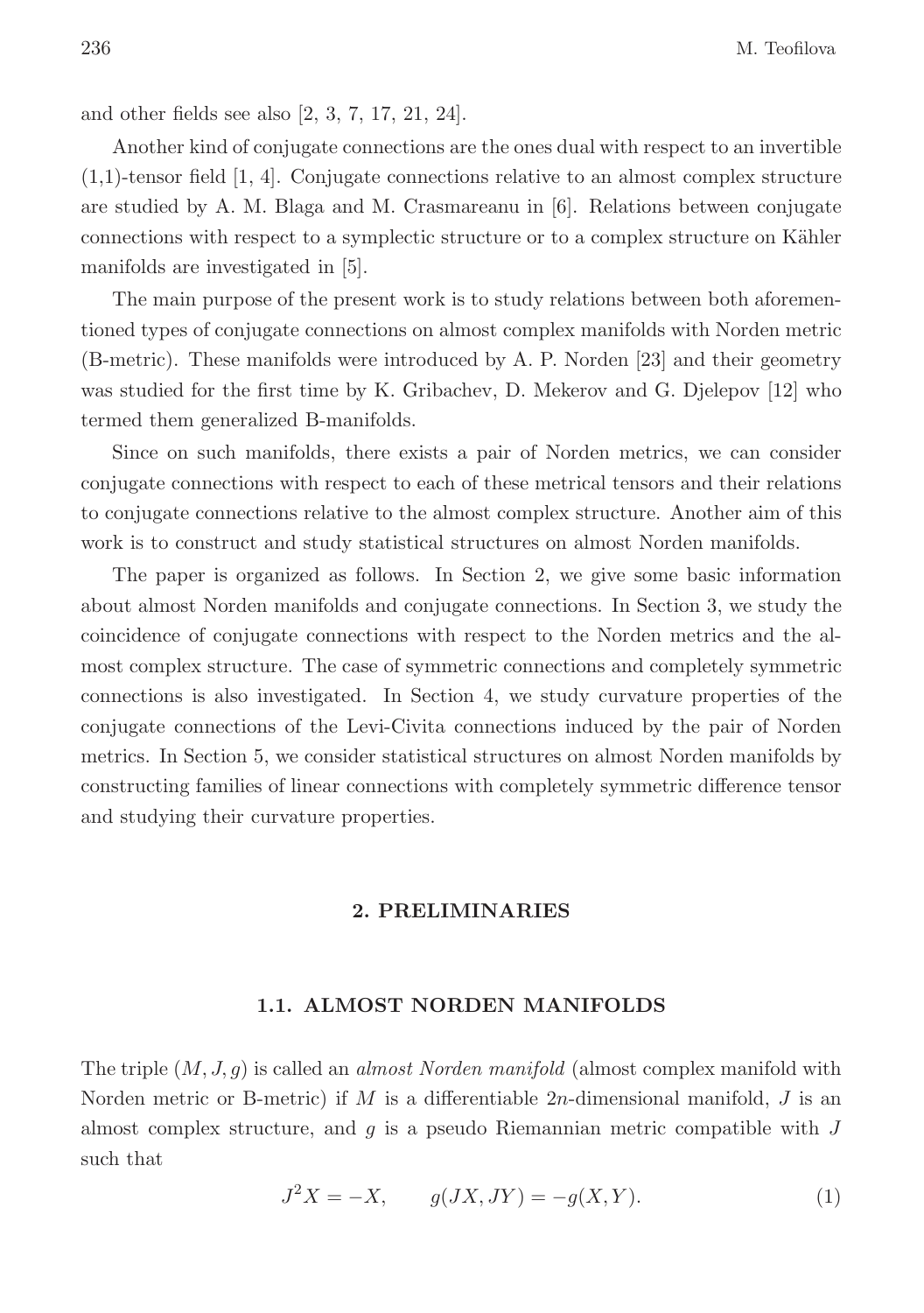Here and further  $X, Y, Z, W$  will stand for arbitrary vector fields on  $M$ , i.e. elements in the Lie algebra  $\mathfrak{X}(M)$ , or vectors in the tangent space  $T_pM$  at an arbitrary point  $p \in M$ .

Equalities (1) imply  $q(JX, Y) = q(X, JY)$  which means that the tensor  $\tilde{q}$  defined by  $\widetilde{q}(X, Y) = q(X, JY)$  is symmetric and is known as the associated (twin) metric of q  $(q \text{ and } \tilde{q} \text{ are called a pair of twin metrics}).$  This tensor also satisfies the Norden metric property (1), and  $(M, J, \tilde{q})$  is also an almost Norden manifold. Both metrics, q and  $\tilde{q}$ , are necessarily of neutral signature  $(n, n)$ .

Let us denote by  $\nabla^0$  and  $\overline{\nabla}^0$  the Levi-Civita connections of g and  $\tilde{g}$ , respectively. The tensor field F defined by

$$
F(X, Y, Z) = (\nabla_X^0 \widetilde{g})(Y, Z) = g((\nabla_X^0 J)Y, Z)
$$
\n(2)

plays an important role in the geometry of almost Norden manifolds. It has the following properties  $F(X, Y, Z) = F(X, Z, Y) = F(X, JY, JZ).$ 

Let  $\{e_i\}$   $(i = 1, 2, ..., 2n)$  be an arbitrary basis of  $T_pM$ , and  $g^{ij}$  be the components of the inverse matrix of  $g$  with respect to this basis. The Lie 1-form associated with  $F$ and its corresponding vector  $\Omega$  are given by

$$
\theta(X) = g^{ij} F(e_i, e_j, X), \qquad \theta(X) = g(X, \Omega). \tag{3}
$$

A classification of the almost Norden manifolds with respect to the properties of F is obtained by G. Ganchev and A. Borisov in [11]. This classification consists of eight classes: three basic classes  $\mathcal{W}_i$  (i = 1, 2, 3), their pairwise direct sums  $\mathcal{W}_i \oplus \mathcal{W}_j$ , the widest class  $W_1 \oplus W_2 \oplus W_3$  and the class  $W_0$  of the Kähler Norden manifolds defined by  $F = 0$  (i.e.  $\nabla^0 J = 0$ ) which is contained in the intersection of each two classes. The basic classes are distinguished by the following characteristic conditions, respectively

$$
\mathcal{W}_1: F(X, Y, Z) = \frac{1}{2n} \Big\{ g(X, Y)\theta(Z) + g(X, JY)\theta(JZ) + g(X, Z)\theta(Y) + g(X, JZ)\theta(JY) \Big\};
$$
  

$$
\mathcal{W}_2: F(X, Y, JZ) + F(Y, Z, JX) + F(Z, X, JY) = 0, \quad \theta = 0;
$$
  

$$
\mathcal{W}_3: F(X, Y, Z) + F(Y, Z, X) + F(Z, X, Y) = 0.
$$
 (4)

The class  $\mathcal{W}_1 \oplus \mathcal{W}_2$  of the Norden manifolds (complex manifolds with Norden metric) is the widest integrable class (i.e. with a vanishing Nijenhuis tensor) and is characterized also by the condition  $F(X, Y, JZ) + F(Y, Z, JX) + F(Z, X, JY) = 0.$ 

Let  $R^0$  be the curvature tensor of  $\nabla^0$ , i.e.  $R^0(X,Y)Z = \nabla^0_X \nabla^0_Y Z - \nabla^0_Y \nabla^0_X Z$  $\nabla^0_{[X,Y]}Z$ . Its corresponding (0,4)-tensor with respect to g is defined by  $R^0(X,Y,Z,W)$  =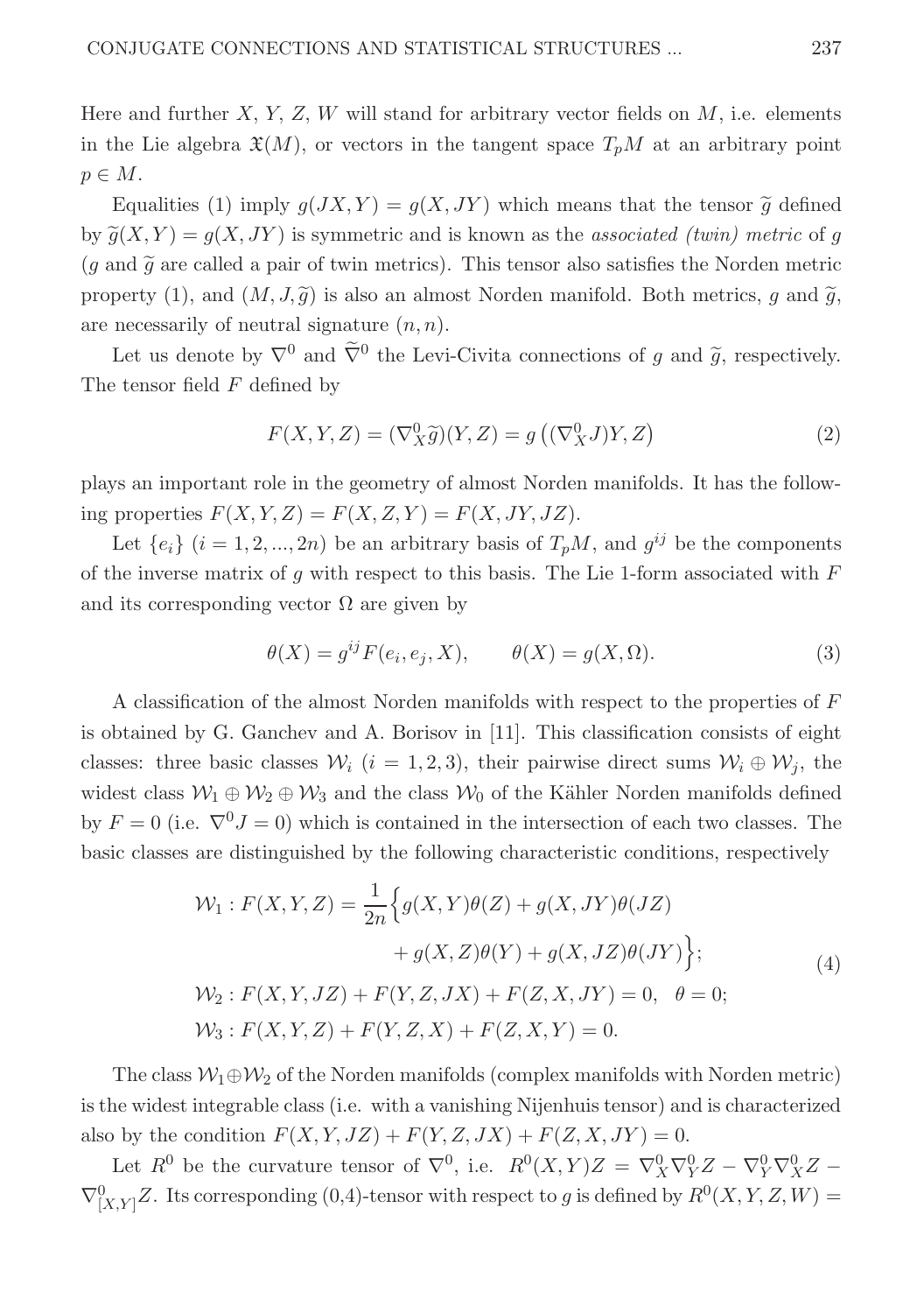$g(R^{0}(X,Y)Z,W)$  and has the following properties

$$
R^{0}(X, Y, Z, W) = -R^{0}(Y, X, Z, W) = -R^{0}(X, Y, W, Z),
$$
  
\n
$$
R^{0}(X, Y, Z, W) + R^{0}(Y, Z, X, W) + R^{0}(Z, X, Y, W) = 0.
$$
\n(5)

Any tensor of type  $(0,4)$  which satisfies all three conditions in  $(5)$  is called a curvature-like tensor. Then, the Ricci tensor  $\rho(L)$  and the scalar curvature  $\tau(L)$  of L are obtained by

$$
\rho(L)(X,Y) = g^{ij}L(e_i, X, Y, e_j), \qquad \tau(L) = g^{ij}\rho(L)(e_i, e_j).
$$
 (6)

A curvature tensor L is called a Kähler tensor if  $L(X, Y)JZ = JL(X, Y)Z$ . Then, for the corresponding  $(0,4)$ -type tensor with respect to g, i.e.  $L(X, Y, Z, W)$  =  $g(L(X, Y)Z, W)$  we have  $L(X, Y, JZ, JW) = -L(X, Y, Z, W)$ .

Let S be a tensor of type (0,2), and denote by  $\widetilde{S}(X,Y) = S(X,JY)$ . Consider the following  $(0,4)$ -tensors:

$$
\psi_1(S) = g \bigotimes S, \qquad \psi_2(S) = \widetilde{g} \bigotimes \widetilde{S},
$$
  
\n
$$
\pi_1 = \frac{1}{2}\psi_1(g), \quad \pi_2 = \frac{1}{2}\psi_2(g), \quad \pi_3 = -\psi_1(\widetilde{g}) = \psi_2(\widetilde{g}),
$$
\n(7)

where  $\oslash$  is the Kulkarni-Nomizu product of two  $(0,2)$ -tensors, e.g.  $(g\oslash S)(X, Y, Z, W)$  =  $g(Y, Z)S(X, W) - g(X, Z)S(Y, W) + g(X, W)S(Y, Z) - g(Y, W)S(X, Z)$ . The tensor  $\psi_1(S)$  is curvature-like iff S is symmetric, and  $\psi_2(S)$  is curvature-like iff S is symmetric and hybrid with respect to J, i.e.  $S(X, Y) = S(Y, X) = -S(JX, JY)$ .

On a pseudo-Riemannian manifold M (dim  $M = 2n \geq 4$ ) the Weyl tensor of a curvature-like tensor  $L$  is given by

$$
W(L) = L - \frac{1}{2(n-1)} \Big\{ \psi_1(\rho(L)) - \frac{\tau(L)}{2n-1} \pi_1 \Big\}.
$$

The square norm of  $\nabla^0 J$  is defined by

$$
||\nabla^{0}J||^{2} = g^{ij}g^{kl}g((\nabla^{0}_{e_{i}}J)e_{k}, (\nabla^{0}_{e_{j}}J)e_{l}).
$$

An almost Norden manifold is called *isotropic Kählerian* if

$$
||\nabla^0 J||^2 = 0.
$$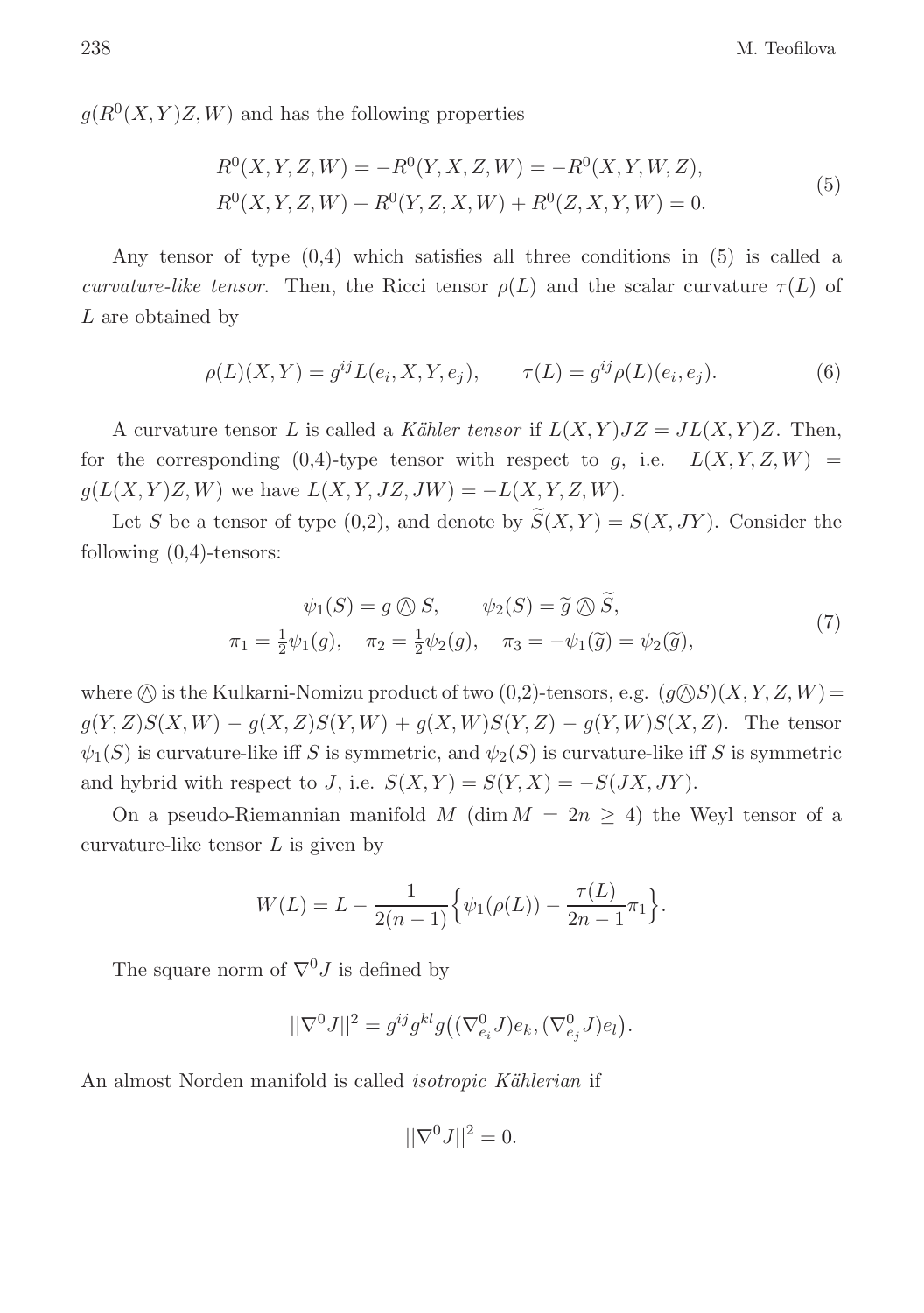### 1.2. CONJUGATE CONNECTIONS WITH RESPECT TO A METRIC TENSOR AND STATISTICAL MANIFOLDS

Let  $(M, q)$  be a pseudo Riemannian manifold, and  $\nabla$  be an arbitrary linear connection on M. Then the linear connection  $\nabla^*$  defined by

$$
Xg(Y,Z) = g(\nabla_X Y, Z) + g(Y, \nabla_X^* Z),\tag{8}
$$

is called the *conjugate* (dual) connection of  $\nabla$  with respect to g. From (8) it is easy to see that  $(\nabla^*)^* = \nabla$ . Hence,  $\nabla$  and  $\nabla^*$  are said to be mutually conjugate. Also, from (8) it follows that a connection  $\nabla$  is self-conjugate, i.e.  $\nabla = \nabla^*$  if and only if it is a *metric* (g-compatible) connection, i.e.  $\nabla g = 0$ . The average connection  $\overline{\nabla} = \frac{1}{2}$  $\frac{1}{2}(\nabla + \nabla^*)$ of two mutually conjugate connections is a metric connection.

Let  $\nabla$  be a torsion free (symmetric) connection. Then, it is known that its conjugate connection  $\nabla^*$  is also torsion free if and only if the tensor  $\nabla g$  is completely symmetric, i.e.

$$
(\nabla_X g)(Y, Z) = (\nabla_Y g)(X, Z). \tag{9}
$$

Then the same is valid for  $\nabla^* g$ , i.e.  $(\nabla, g)$  and  $(\nabla^*, g)$  are both Codazzi pairs. Also, in this case the average connection of  $\nabla$  and  $\nabla^*$  is the Levi-Civita connection of g. The triple  $(M, g, \nabla)$  is called a *statistical manifold* if  $\nabla$  is torsion free and  $\nabla g$  is completely symmetric. Equivalently, a statistical manifold is a pseudo Riemannian manifold  $(M, q)$ equipped with a pair of symmetric conjugate connections. Then,  $(g, \nabla, \nabla^*)$  is called a statistical structure on M. An almost Norden manifold  $(M, J, g)$  equipped with a statistical structure  $(g, \nabla, \nabla^*)$  will be called a statistical almost Norden manifold.

### 1.3. CONJUGATE CONNECTIONS WITH RESPECT TO AN ALMOST COMPLEX STRUCTURE

Let  $(M, g)$  be a pseudo Riemannian manifold, and J be an almost complex structure on M. If  $\nabla$  is an arbitrary linear connection then the connection  $\nabla^*$  defined by

$$
\nabla_X^* Y = -J \nabla_X J Y = \nabla_X Y - J(\nabla_X J) Y \tag{10}
$$

is called the *complex conjugate connection* of  $\nabla$  [1, 6]. From (10) it follows that  $(\nabla^*)^* =$  $\nabla$ , i.e.  $\nabla$  and  $\nabla^*$  are mutually conjugate relative to J. A connection  $\nabla$  is self-conjugate with respect to  $J$  if and only if it is an *almost complex connection* ( $J$ -compatible con*nection*), i.e.  $\nabla J = 0$ . The average connection  $\overline{\nabla} = \frac{1}{2}$  $\frac{1}{2}(\nabla + \nabla^*) = \nabla - \frac{1}{2}J\nabla J$  of two complex conjugate connections is J-compatible [1].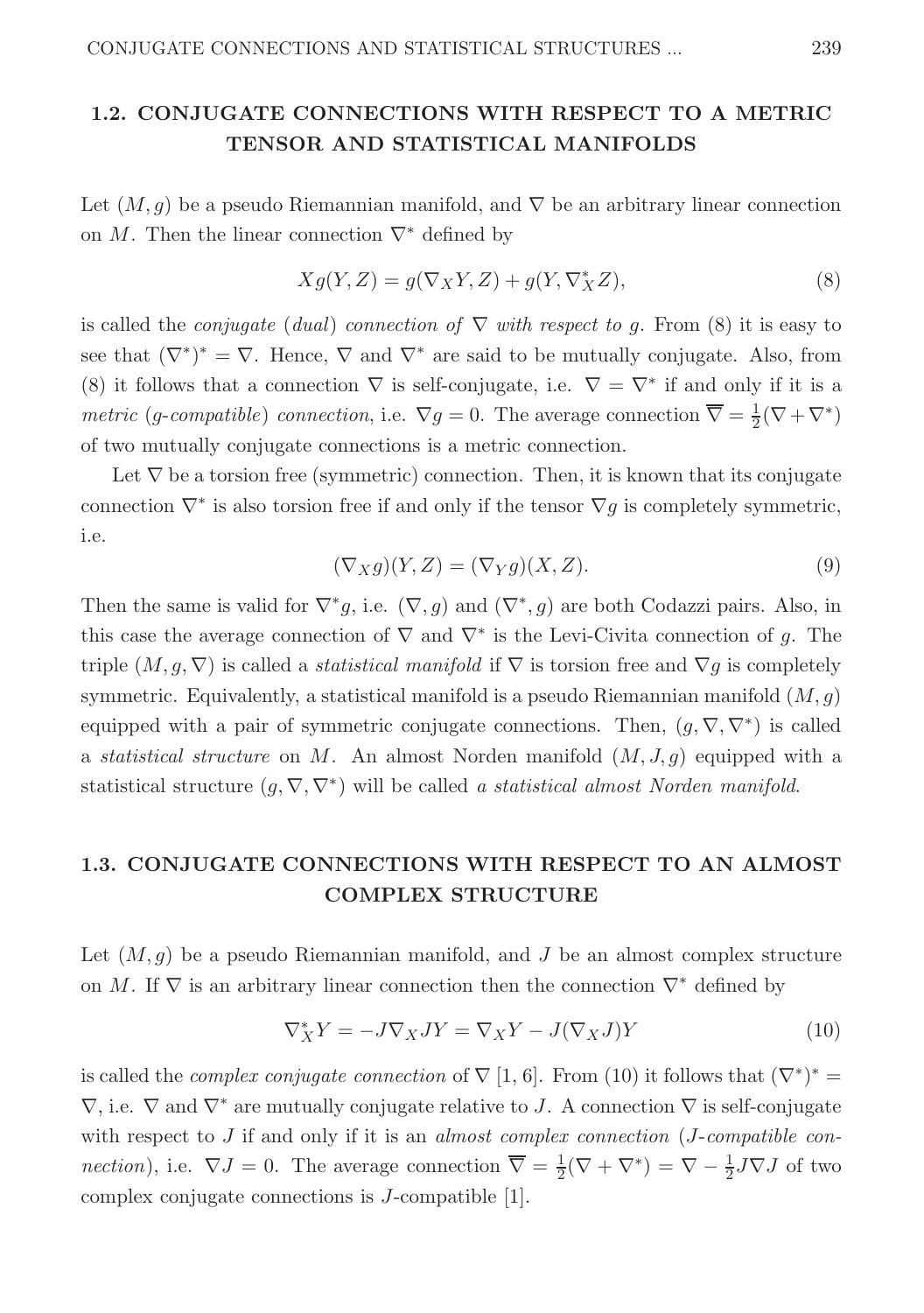By the same manner as in  $[6]$ , we prove that if g is a Norden metric then

$$
(\nabla_X^* g)(JY, JZ) = -(\nabla_X g)(Y, Z).
$$

Thus,  $\nabla^* g = 0$  iff  $\nabla g = 0$ .

### 3. RELATIONS BETWEEN CONJUGATE CONNECTIONS ON ALMOST NORDEN MANIFOLDS

Let  $(M, J, g)$  be an almost Norden manifold. In this section, we study relations between the aforementioned types of conjugate connections on  $M$ . First, we study the coincidence of conjugate connections with respect the pair of Norden metrics. Let us remark that if  $\nabla$  and  $\nabla^*$  are conjugate with respect to a Norden metric tensor g, then by (8) it follows that  $g((\nabla_X J)Y, Z) = g((\nabla_X^* J)Z, Y)$ . Hence, in this case  $\nabla J = 0$  iff  $\nabla^* J = 0.$ 

**Proposition 1.** Let  $\nabla$  and  $\nabla^*$  be linear connections on an almost Norden manifold  $(M, J, g)$ . Then, each two of the following conditions imply the third one:

- (i)  $\nabla$  and  $\nabla^*$  are conjugate relative to g;
- (ii)  $\nabla$  and  $\nabla^*$  are conjugate relative to  $\tilde{q}$ ;
- (iii)  $\nabla J = 0$  ( $\nabla^* J = 0$ ).

Proof. Let us prove that conditions (i) and (ii) imply (iii). First, we take into account that  $\nabla$  and  $\nabla^*$  are conjugate with respect to g and substitute  $Y \to JY$  in (8). Hence, by covariant differentiation and the definition of  $\tilde{g}$ , we obtain  $X\tilde{g}(Y, Z) = \tilde{g}(\nabla_X Y, Z) +$  $\widetilde{g}(Y, \nabla_X^* Z) + g((\nabla_X J)Y, Z)$ . Then, keeping in mind that  $\nabla$  and  $\nabla^*$  are also conjugate with respect to  $\tilde{g}$ , the last equality implies  $\nabla J = 0$ . The truthfulness of the other two statements is proved analogously.

 $\Box$ 

Proposition 1 yields the following

**Corollary 2.** Let  $(M, J, g, \nabla, \nabla^*)$  be a statistical almost Norden manifold. Then,  $(M, J, \tilde{g}, \nabla, \nabla^*)$  is also a statistical almost Norden manifold if and only if  $\nabla J = 0$  $(\nabla^* J = 0).$ 

Let us remark that if  $(M, J, g, \nabla, \nabla^*)$  and  $(M, J, \tilde{g}, \nabla, \nabla^*)$  are simultaneously statistical manifolds, the Levi-Civita connections  $\nabla^0$  and  $\tilde{\nabla}^0$  of g and  $\tilde{g}$ , respectively, coincide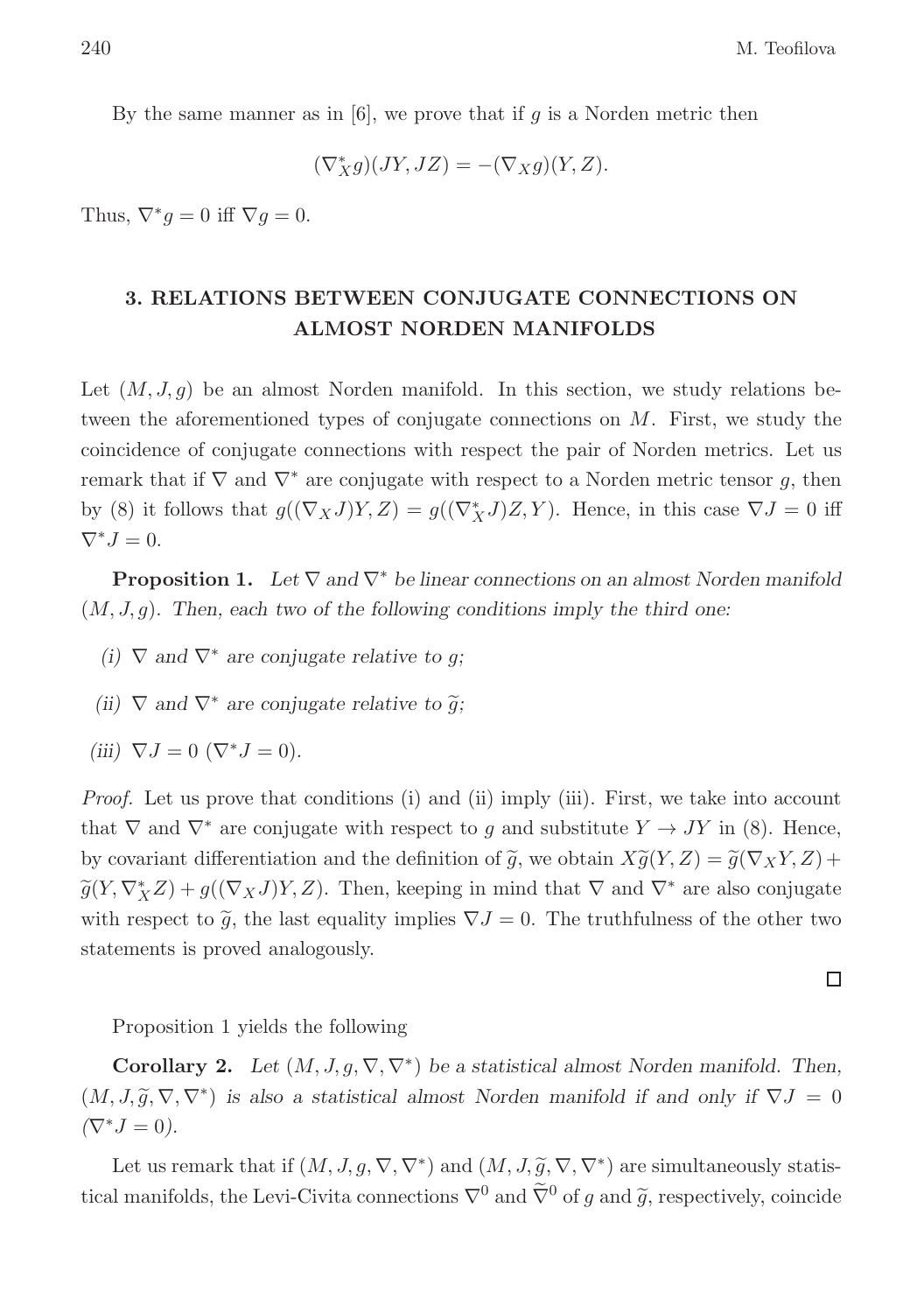with the average connection of  $\nabla$  and  $\nabla^*$  and hence  $\nabla^0 J = \widetilde{\nabla}^0 J = 0$ . The last implies that  $(M, J, g)$  and  $(M, J, \tilde{g})$  are both Kähler Norden manifolds.

Next, we study the coincidence of conjugate connections relative to a Norden metric and to an almost complex structure. In this regard, we prove the following

**Proposition 3.** Let  $(M, J, q)$  be an almost Norden manifold, and  $\nabla$  be a linear connection on M. Then: (i) the conjugate connections of  $\nabla$  relative to q and to J coincide if and only if  $\nabla \tilde{g} = 0$ ; (ii) the conjugate connections of  $\nabla$  relative to  $\tilde{g}$  and to *J* coincide if and only if  $\nabla q = 0$ .

Proof. Let us prove (i) (the other statement is proved analogously). The conjugate connections of  $\nabla$  relative to q and to J coincide if and only if the connection  $\nabla^*$ defined by (10) satisfies condition (8). Keeping in mind the properties of q and  $\tilde{q}$ , the last condition is equivalent to  $Xg(Y,Z) = g(\nabla_X Y, Z) - g(JY, \nabla_X JZ)$ . Then, by substituting  $Z \to JZ$  in the last equality, we obtain  $X\tilde{q}(Y,Z) = \tilde{q}(\nabla_X Y, Z) +$  $\widetilde{g}(Y, \nabla_X Z)$ , i.e.  $\nabla \widetilde{g} = 0$  which completes the proof.

It is well-known that the unique linear connection which is symmetric and metric with respect to a given metric tensor is the Levi-Civita connection induced by this metric tensor. In light of the last fact, Proposition 3 yields

**Corollary 4.** Let  $(M, J, q)$  be an almost Norden manifold, and  $\nabla$  be a symmetric connection on M. Then: (i) the conjugate connections of  $\nabla$  relative to q and J coincide if and only if  $\nabla$  is the Levi-Civita connection  $\tilde{\nabla}^0$  of  $\tilde{q}$ ; (ii) the conjugate connections of  $\nabla$  relative to  $\widetilde{g}$  and J coincide if and only if  $\nabla$  is the Levi-Civita connection  $\nabla^0$  of g.

Thus, the conjugate connection of  $\nabla^0$  (resp. of  $\tilde{\nabla}^0$ ) relative to  $\tilde{g}$  (resp., relative to  $g$ ) is its complex conjugate connection defined by  $(10)$ .

The case of a completely symmetric connection  $\nabla$  (see Section 5) is considered in the following

**Corollary 5.** Let  $(M, J, g)$  be an almost Norden manifold, and let  $\nabla$  and  $\nabla^*$  be linear connections on M. Then:

- (i) If  $(M, J, g, \nabla, \nabla^*)$  is a statistical manifold, and  $\nabla^*$  is the conjugate connection of  $\nabla$  relative to J then  $(M, J, g)$  is a Kähler manifold;
- (ii) If  $(M, J, \tilde{g}, \nabla, \nabla^*)$  is a statistical manifold, and  $\nabla^*$  is the conjugate connection of  $\nabla$  relative to J then  $(M, J, g)$  is a Kähler manifold.

 $\Box$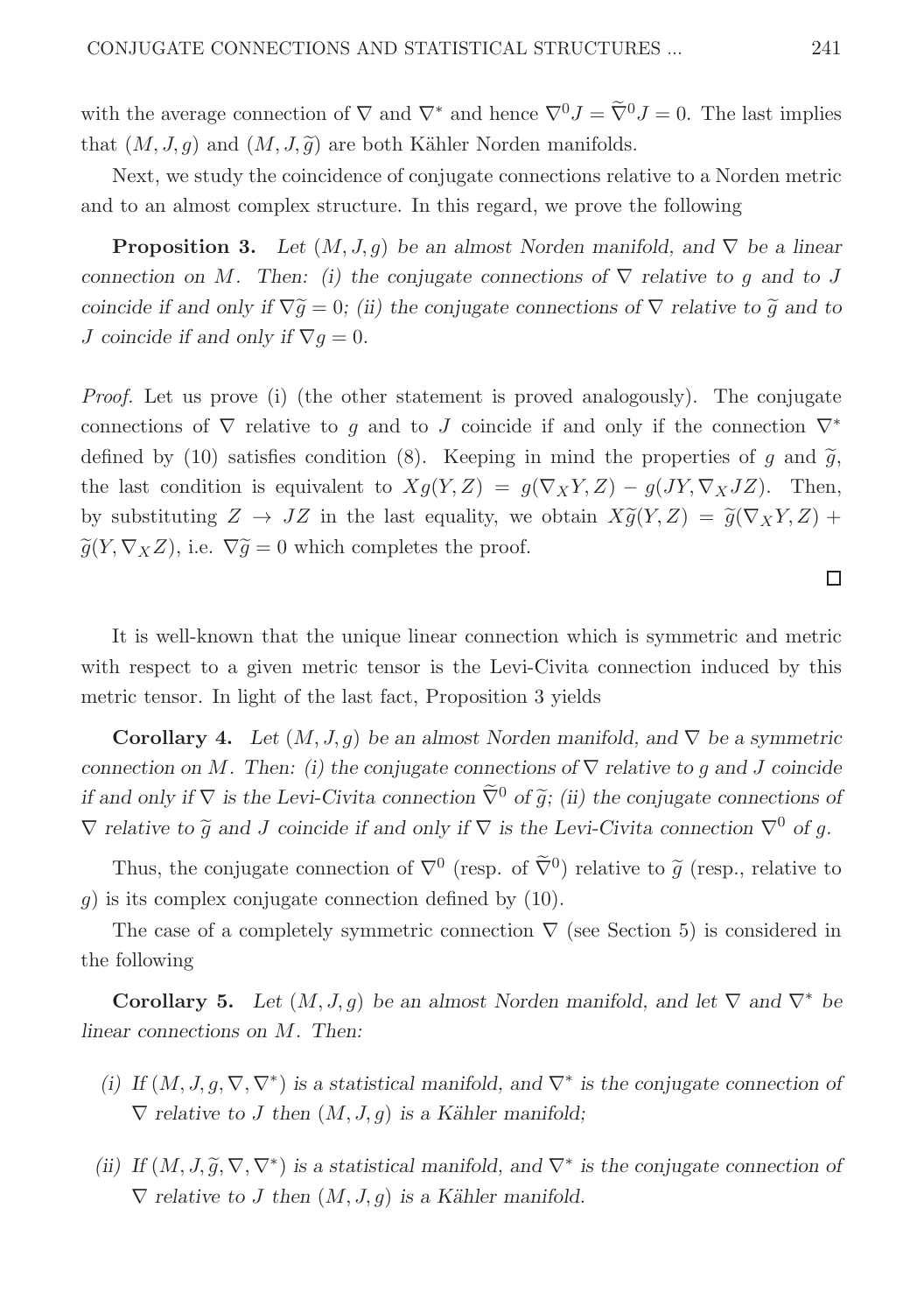*Proof.* (i) Since  $(M, J, g, \nabla, \nabla^*)$  is a statistical manifold, the average connection of  $\nabla$ and  $\nabla^*$  is the Levi-Civita connection  $\nabla^0$  of g. But because it is also the average connection of two complex conjugate connections,  $\nabla^0$  should be an almost complex connection, i.e.  $\nabla^0 J = 0$ . Hence,  $(M, J, q)$  is a Kähler manifold.

(ii) By a similar manner, we deduce that  $(M, J, \tilde{q})$  is a Kähler Norden manifold, i.e.  $\overline{\nabla}^0 J = \overline{\nabla}^0 \widetilde{g} = 0$  which implies  $\overline{\nabla}^0 g = 0$ . Because  $\overline{\nabla}^0$  is symmetric, the last equality yields  $\widetilde{\nabla}^0 = \nabla^0$  and hence  $(M, J, g)$  is also Kählerian.

Based on the results in this section, we conclude that a pair of linear connections  $\nabla$  and  $\nabla^*$  is conjugate with respect to all three basic structural tensor  $g$ ,  $\widetilde{g}$  and  $J$ simultaneously iff  $\nabla g = \nabla \tilde{g} = \nabla J = 0$  (which implies  $\nabla^* = \nabla$ ). Linear connections preserving the structural tensors of the manifold by covariant differentiation are called natural(adapted). Hence,  $\nabla$  is such a connection.

## 4. CONJUGATE CONNECTIONS OF THE LEVI-CIVITA CONNECTIONS INDUCED BY THE PAIR OF NORDEN METRICS

As seen in the previous section (Corollary 4), the Levi-Civita connections induced by the Norden metrics are the unique symmetric linear connections on an almost Norden manifold for which the conjugate connections relative to the associated metric tensor and the almost complex structure coincide. In this section, we study curvature properties of these connections.

Let us consider the conjugate connection  $\nabla^*$  of the Levi-Civita connection  $\nabla^0$  with respect to  $\tilde{g}$  and J, i.e.  $\nabla^*_X Y = \nabla^0_X Y - J(\nabla^0_X J)Y$ . We remark that  $\nabla^*$  is a metric connection, i.e.  $\nabla^* g = 0$ . If we denote by  $R^0$  and  $R^*$  the corresponding curvature tensors of  $\nabla^0$  and  $\nabla^*$ , resp., then according to [6], we have  $JR^*(X, Y)Z = R^0(X, Y)JZ$ . Hence, the average curvature tensor P of  $R^0$  and  $R^*$  defined by

$$
P(X,Y)Z = \frac{1}{2} \left\{ R^{0}(X,Y)Z + R^{*}(X,Y)Z \right\},\,
$$

satisfies the property  $P(X, Y)JZ = JP(X, Y)Z$ , yielding that P is a Kähler curvature tensor of type  $(1,3)$ . For  $(0,4)$ -type tensors we have

$$
g(P(X,Y)Z,W) = \frac{1}{2} \{ R^0(X,Y,Z,W) - R^0(X,Y,JZ,JW) \}.
$$
 (11)

Next, let us focus on the average connection of  $\nabla^0$  and  $\nabla^*$  which we denote by D, i.e.  $D_X Y = \nabla_X^0 Y - \frac{1}{2}$  $\frac{1}{2}J(\nabla_X^0J)Y$ . Since  $\nabla^0$  and  $\nabla^*$  are conjugate relative to  $\tilde{g}$  and

 $\Box$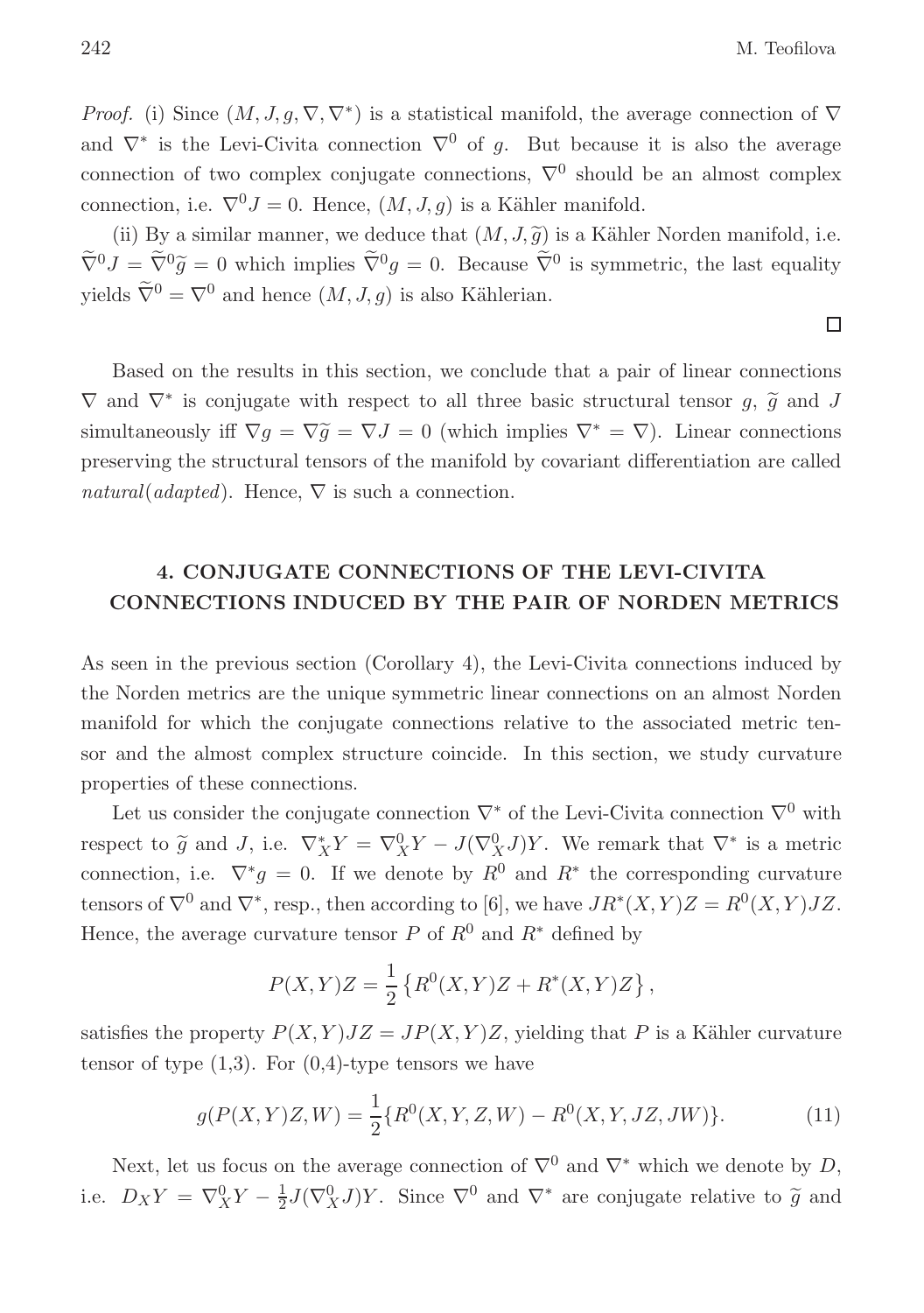J simultaneously, their average connection is metric with respect to  $\tilde{q}$  and almost complex, i.e. satisfies the conditions  $D\tilde{g} = DJ = 0$  and hence  $Dg = 0$ , i.e. D is a natural connection. Moreover, it is the well-known Lichnerowicz first canonical connection [16]. In [26], we have obtained the form of the curvature tensor  $K$  of D on an almost Norden manifold as follows

$$
g(K(X,Y)Z,W) = \frac{1}{2} \Big\{ R^0(X,Y,Z,W) - R^0(X,Y,JZ,JW) \Big\} + \frac{1}{4} \Big\{ g((\nabla_X^0 J)Z,(\nabla_Y^0 J)W) - g((\nabla_X^0 J)W,(\nabla_Y^0 J)Z) \Big\}.
$$

Then, the last equality and (11) yield:

Proposition 6. On an almost Norden manifold, the average curvature tensor P of the conjugate connections  $\nabla^0$  and  $\nabla^*$  (with resp. to  $\tilde{g}$  and J) and the curvature tensor  $K$  of their average connection  $D$  are related as follows

$$
g(K(X,Y)Z,W) = g(P(X,Y)Z,W)
$$
  
+ 
$$
\frac{1}{4} \Big\{ g((\nabla_X^0 J)Z, (\nabla_Y^0 J)W)
$$
  
- 
$$
g((\nabla_X^0 J)W, (\nabla_Y^0 J)Z) \Big\}.
$$
 (12)

In [26], we have shown that

$$
||\nabla^0 J||^2 = 2g^{il}g^{jk}g((\nabla^0_{e_i}J)e_k, (\nabla^0_{e_j}J)e_l)
$$

on an almost Norden manifold in the class  $W_1 \oplus W_2$ , i.e. a Norden manifold. Then, if by  $\tau(K)$  and  $\tau(P)$  we denote the scalar curvatures of K and P, respectively, from (3) and (12), on a Norden manifold we have

$$
\tau(K) = \tau(P) + \frac{1}{8} (||\nabla^{0} J||^{2} - 2 \theta(\Omega)).
$$
\n(13)

In [25], we have proved that on a manifold in the class  $W_1$  the relation  $\theta(\Omega) = \frac{n}{2} ||\nabla^0 J||^2$ is valid. Then, by (4) and (13) we get

**Corollary 7.** On a Norden manifold  $(M, J, g)$  belonging to the class  $\mathcal{W}_1$  (dim  $M =$  $2n \geq 4$ ) or to  $\mathcal{W}_2$  is isotropic Kählerian iff  $\tau(K) = \tau(P)$ .

Analogous results are valid for the Levi-Civita connection  $\tilde{\nabla}^0$  of  $\tilde{g}$  and its conjugate connection  $\widetilde{\nabla}^*$  relative to g and J simultaneously.

Next, using the characteristic condition (4) of the class  $\mathcal{W}_1$ , the form (7) of the tensors  $\psi_1$  and  $\psi_2$ , and by straightforward calculations, we obtain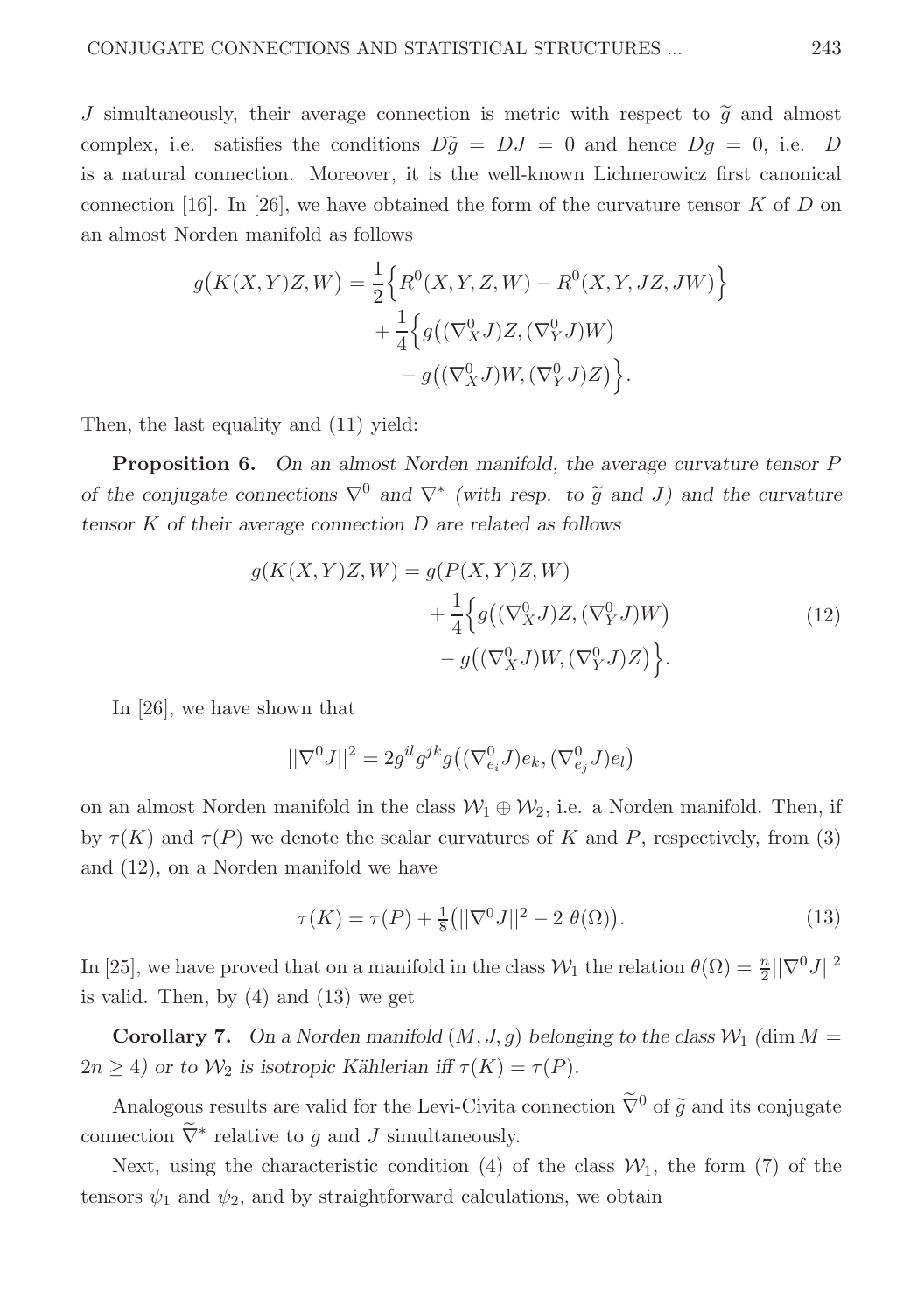**Proposition 8.** Let  $(M, J, q)$  be a W<sub>1</sub>-manifold. Then, the curvature tensors  $R^*$ and  $\widetilde{R}^*$  of  $\nabla^*$  and  $\widetilde{\nabla}^*$ , respectively, have the form:

$$
R^* = R^0 - \frac{1}{2n} [\psi_1 + \psi_2](S) - \frac{\theta(\Omega)}{4n^2} [\pi_1 + \pi_2],
$$
  

$$
\widetilde{R}^* = \widetilde{R}^0 - \frac{1}{2n} [\psi_1 + \psi_2](\widehat{S}) - \frac{\theta(J\Omega)}{4n^2} [\pi_1 + \pi_2],
$$

where  $\widetilde{R}^0$  is the curvature tensor of  $\widetilde{\nabla}^0$ ,  $S(X,Y) = (\nabla_X^0 \theta)JY + \frac{1}{2n} \theta(X)\theta(Y)$  and  $\widehat{S}(X, Y) = -S(X, JY).$ 

We remark that  $R^*$  and  $\widetilde{R}^*$  are not (0,4)-type curvature-like tensors.

#### 5. STATISTICAL STRUCTURES ON ALMOST NORDEN MANIFOLDS

In this section, we consider statistical structures on almost Norden manifolds by constructing and studying families of completely symmetric linear connections. Let  $\nabla$  be a symmetric linear connection, and  $Q(X, Y)$  be its difference tensor with respect to the Levi-Civita connection  $\nabla^0$  of g, i.e.

$$
\nabla_X Y = \nabla_X^0 Y + Q(X, Y),\tag{14}
$$

where  $Q(X, Y) = Q(Y, X)$ . Denote by  $Q(X, Y, Z) = g(Q(X, Y), Z)$ .

Then, by covariant differentiation we obtain

$$
(\nabla_X g)(Y,Z) = -Q(X,Y,Z) - Q(X,Z,Y).
$$

If  $(g, \nabla, \nabla^*)$  is a statistical structure, the last equality and (9) imply that the tensor  $Q(X, Y, Z)$  is completely symmetric, i.e.

$$
Q(X, Y, Z) = Q(Y, X, Z) = Q(X, Z, Y) \text{ and } \nabla g = -2Q.
$$

In this case, the connection  $\nabla$  is called *completely symmetric*.

By  $(8)$  and  $(14)$  we have

$$
\nabla_X^* Y = \nabla_X^0 Y - Q(X, Y). \tag{15}
$$

Let us remark that in the theory of statistical manifolds, the  $(0,3)$ -type tensor  $C(X, Y, Z) = g(\nabla_X^* Y - \nabla_X Y, Z) = (\nabla_X g)(Y, Z)$ , which differs from Q only by a factor, is called the *cubic form* (*skewness tensor*) of the manifold.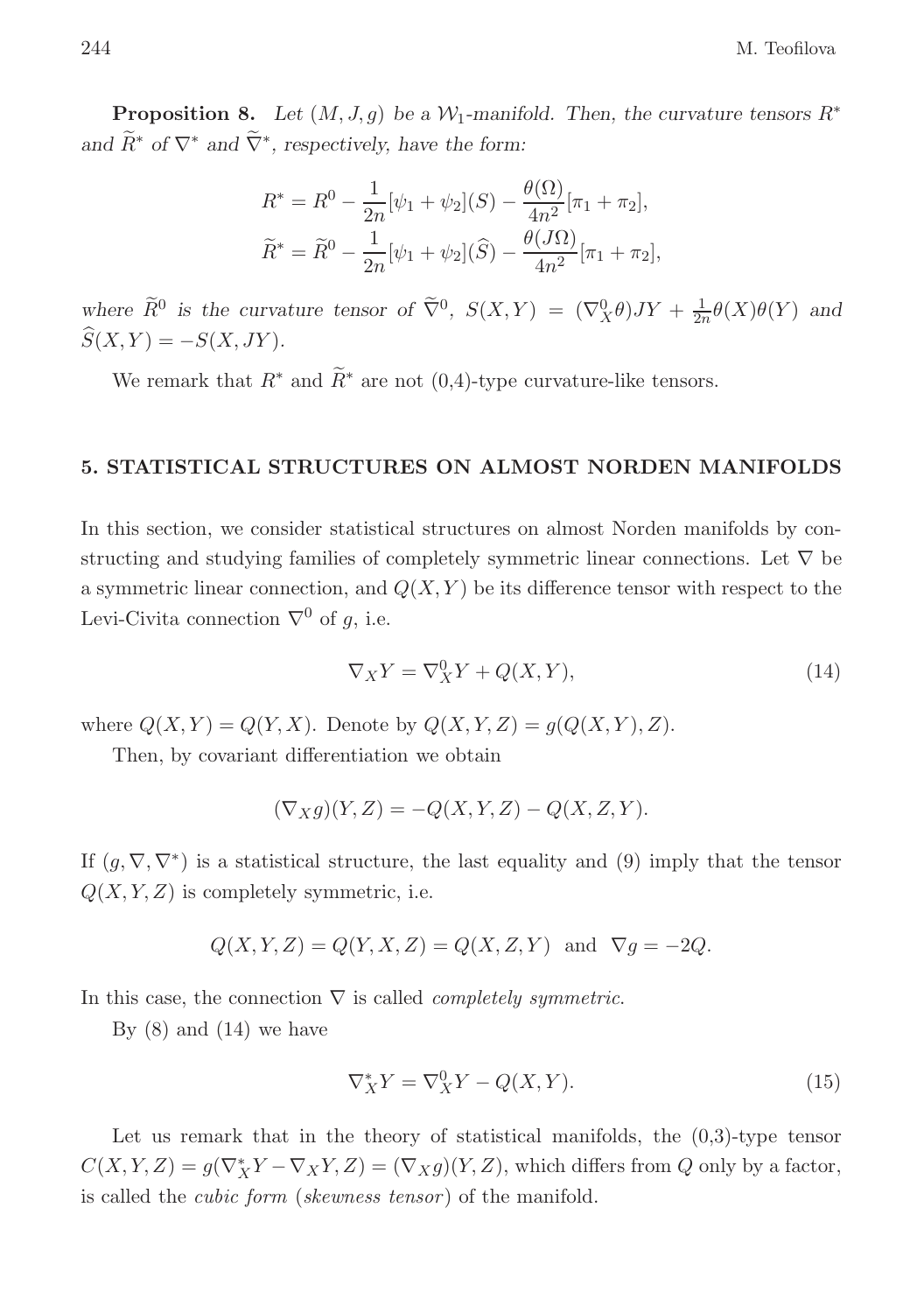It is known that equality (14) and  $\nabla^0 g = 0$  imply the following relation between the curvature tensors R and  $R^0$  of  $\nabla$  and  $\nabla^0$ , respectively

$$
g(R(X,Y)Z,W) = R^{0}(X,Y,Z,W) + (\nabla^{0}_{X}Q)(Y,Z,W) - (\nabla^{0}_{Y}Q)(X,Z,W) + Q(X,Q(Y,Z),W) - Q(Y,Q(X,Z),W).
$$
\n(16)

Analogously, (15) yields

$$
g(R^*(X, Y)Z, W) = R^0(X, Y, Z, W) - (\nabla_X^0 Q)(Y, Z, W) + (\nabla_Y^0 Q)(X, Z, W) + Q(X, Q(Y, Z), W) - Q(Y, Q(X, Z), W),
$$
\n(17)

where  $R^*$  is the curvature tensor of  $\nabla^*$ .

Because the tensor Q is completely symmetric, we have

$$
Q(X, Q(Y, Z), W) = g(Q(X, W), Q(Y, Z)).
$$
\n(18)

Let us denote

$$
L(X, Y, Z, W) = g(Q(X, W), Q(Y, Z))
$$
  
- g(Q(X, Z), Q(Y, W)). (19)

The tensor  $L$  satisfies properties  $(5)$ , i.e.  $L$  is a curvature-like tensor.

By adding (16) and (17) we obtain

$$
R^{0}(X, Y, Z, W) + L(X, Y, Z, W)
$$
  
=  $\frac{1}{2}$  { $g(R(X, Y)Z, W) + g(R^{*}(X, Y)Z, W)$  }. (20)

Let P be the average curvature tensor of R and  $R^*$  of type  $(1,3)$ , i.e.

$$
P(X,Y)Z = \frac{1}{2} \{ R(X,Y)Z + R^*(X,Y)Z \}.
$$
 (21)

Then, because of (20), the corresponding  $(0,4)$ -type tensor of P, i.e.  $P(X, Y, Z, W) =$  $g(P(X, Y)Z, W)$  is curvature-like. The tensor P is known as the statistical curvature tensor of  $\nabla$  and  $\nabla^*$  [10]. Thus, we verified the following

Proposition 9. On a statistical manifold, the statistical curvature tensor P and the curvature tensor  $R^0$  of the Levi-Civita connection of g are related by

$$
P = R^0 + L.\t\t(22)
$$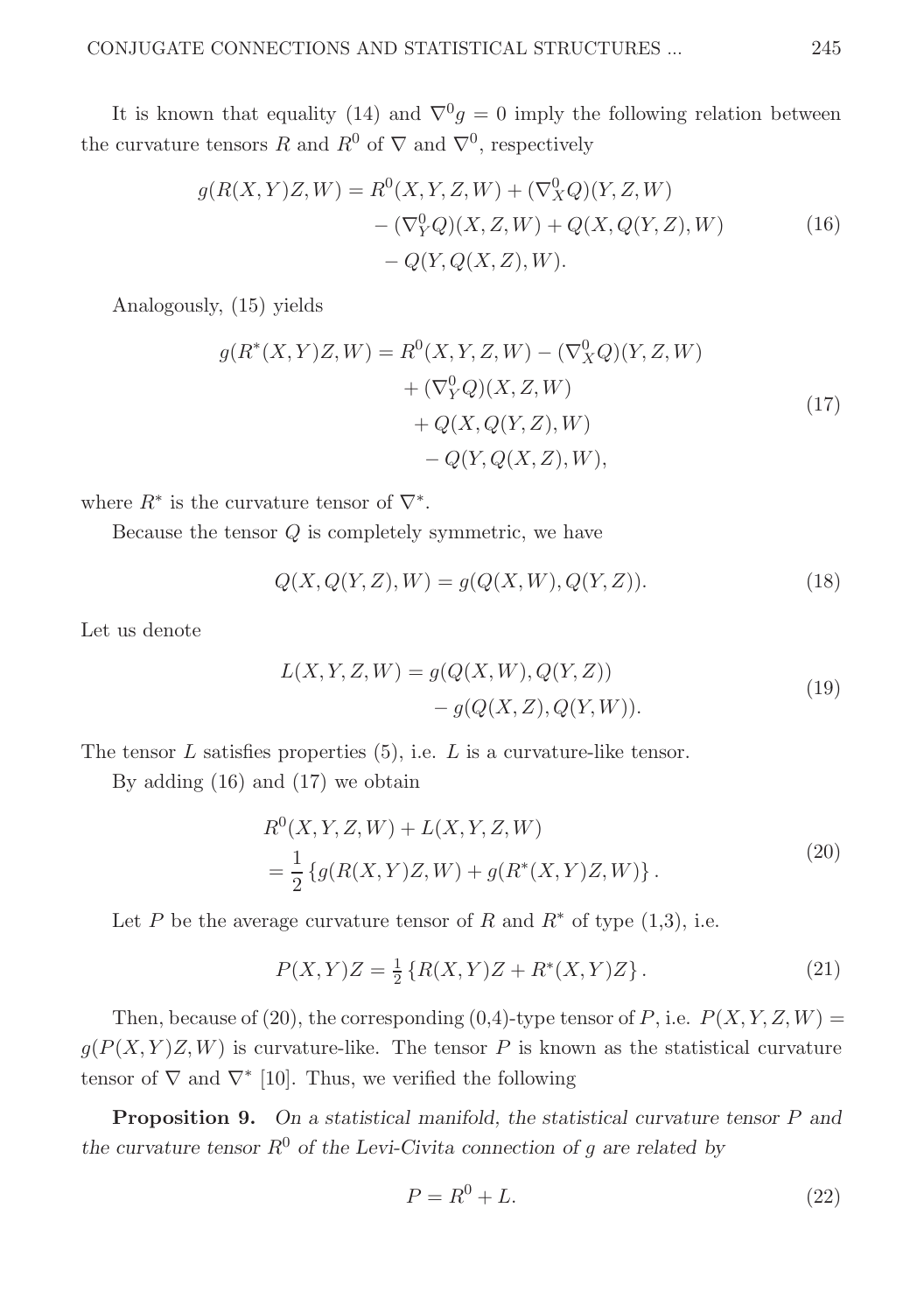If we consider P as the curvature tensor jointly generated by  $\nabla$  and  $\nabla^*$  then in the next statement we give a necessary and sufficient condition for the Weyl tensor to be invariant under the transformation of the Levi-Civita connection  $\nabla^0$  into the pair of symmetric conjugate connections  $(\nabla, \nabla^*)$ .

**Corollary 10.** On a statistical manifold, the Weyl tensors of P and  $R^0$  coincide iff  $W(L) = 0$  where L is given by (19).

Let  $(M, J, g)$  be an almost Norden manifold, and  $(g, \nabla, \nabla^*)$  be a statistical structure on M. If we ask for this structure to be compatible with J, i.e.  $\nabla J = 0$  (which implies  $\nabla^* J = 0$ ) we immediately obtain  $\nabla^0 J = 0$ . Hence, almost complex completely symmetric connections exist only on Kähler manifolds. Thus, in order to study wider classes of statistical almost Norden manifolds we will not aim for J-compatibility.

### 4.1. COMPLETELY SYMMETRIC CONNECTIONS CONSTRUCTED BY THE METRICS AND THE LIE 1-FORMS

According to (4), an almost Norden manifold which is not in the class  $\mathcal{W}_2 \oplus \mathcal{W}_3$  has nonvanishing Lie 1-forms  $\theta$  and  $\tilde{\theta} = \theta \circ J$ . Thus, on such manifolds, the pairs of Lie 1-forms and Norden metrics can be used to construct difference tensors of completely symmetric linear connections and thus statistical structures. One such family of connections is introduced in the next

**Proposition 11.** On an almost Norden manifold  $(M, J, g) \notin W_2 \oplus W_3$ , there exists a four-parametric family of completely symmetric connections  $\nabla$  defined by (14) with difference tensor Q given by

$$
Q(X,Y) = \lambda_1[\theta(X)Y + \theta(Y)X + g(X,Y)\Omega]
$$
  
+ 
$$
\lambda_2[\theta(JX)Y + \theta(JY)X + g(X,Y)J\Omega]
$$
  
+ 
$$
\lambda_3[\theta(X)JY + \theta(Y)JX + g(X,JY)\Omega]
$$
  
+ 
$$
\lambda_4[\theta(JX)JY + \theta(JY)JX + g(X,JY)J\Omega],
$$
 (23)

 $\lambda_i \in \mathbb{R}$   $(i = 1, 2, 3, 4)$ .

By  $(7)$ ,  $(19)$ ,  $(23)$  and straightforward calculations we obtain

**Proposition 12.** Let  $(M, J, g, \nabla, \nabla^*)$  be the statistical almost Norden manifold with  $\nabla$  defined by (14) and (23). Then, the statistical curvature tensor P of the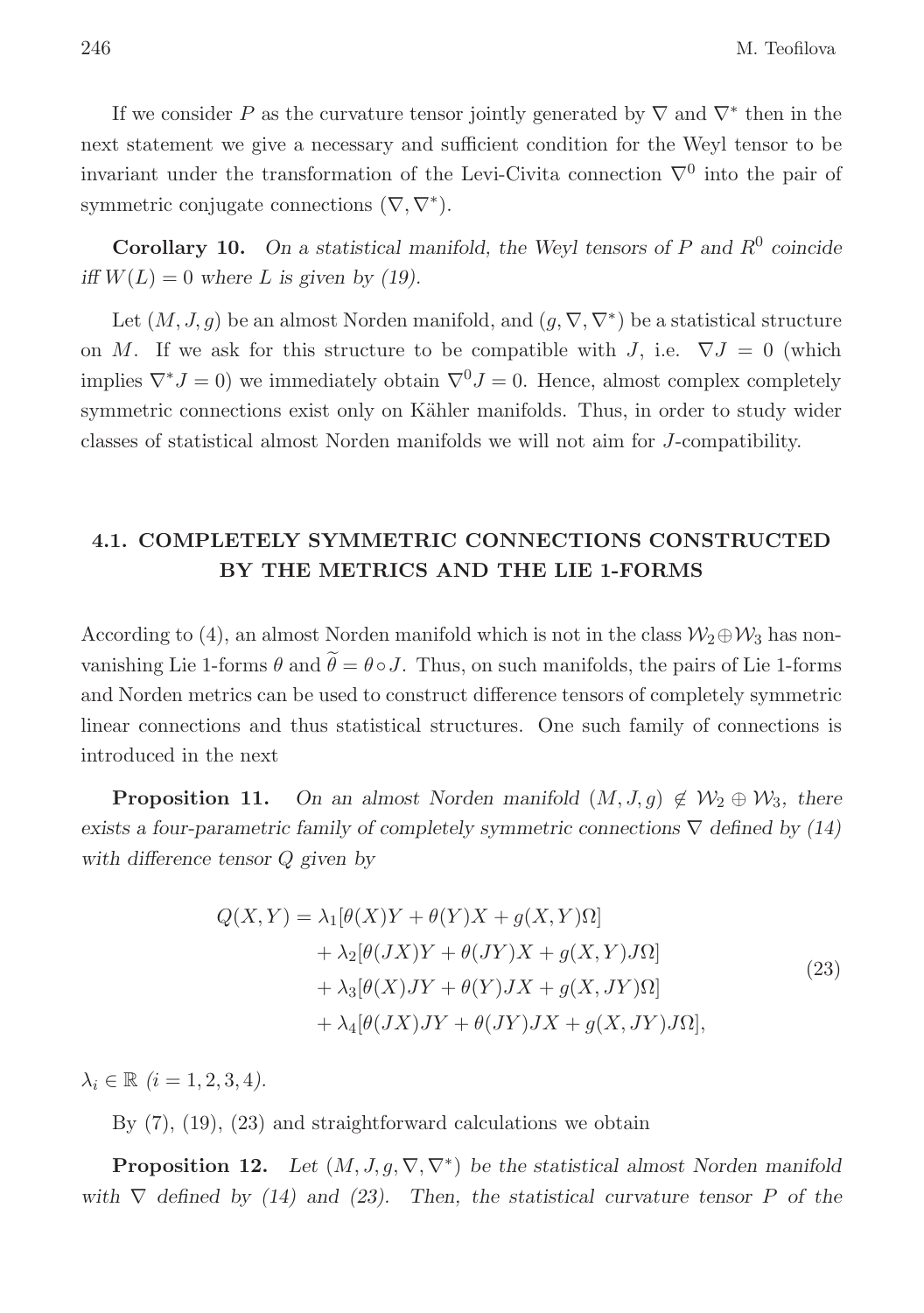manifold has the form (22) where

$$
L = \psi_1(S_1) + \psi_2(S_2) + [(\lambda_1^2 - \lambda_2^2)\theta(\Omega) + 2\lambda_1\lambda_2\theta(J\Omega)]\pi_1
$$
  
+ 
$$
[(\lambda_3^2 - \lambda_4^2)\theta(\Omega) + 2\lambda_3\lambda_4\theta(J\Omega)]\pi_2
$$
  
- 
$$
[(\lambda_1\lambda_3 - \lambda_2\lambda_4)\theta(\Omega) + (\lambda_1\lambda_4 + \lambda_2\lambda_3)\theta(J\Omega)]\pi_3,
$$
 (24)

and

$$
S_1(X,Y) = (\lambda_1^2 + \lambda_3^2 - 2\lambda_2\lambda_3)\theta(X)\theta(Y)
$$
  
+ 
$$
(\lambda_2^2 + \lambda_4^2 + 2\lambda_1\lambda_4)\theta(JX)\theta(JY)
$$
  
+ 
$$
(\lambda_1(\lambda_2 + \lambda_3)
$$
  
+ 
$$
\lambda_4(\lambda_3 - \lambda_2))[\theta(X)\theta(Y) + \theta(JX)\theta(JY)],
$$
  

$$
S_2(X,Y) = (\lambda_3^2 - \lambda_4^2)[\theta(X)\theta(Y) - \theta(JX)\theta(JY)]
$$
  
- 
$$
2\lambda_3\lambda_4[\theta(X)\theta(Y) + \theta(JX)\theta(JY)].
$$

Since for the Weyl tensor of  $\psi_1(S)$  it is valid  $W(\psi_1(S)) = 0$ , by Corollary 10, equalities  $(7)$ ,  $(2)$  and  $(24)$  we get the following

**Proposition 13.** Let  $\nabla$  be the family of linear connections defined by (14) and (23) with the condition  $\lambda_3 = \lambda_4 = 0$ . Then, the Weyl tensors of P and R<sup>0</sup> coincide.

### 4.2. COMPLETELY SYMMETRIC CONNECTIONS CONSTRUCTED BY THE LIE 1-FORMS

A family of completely symmetric linear connections with difference tensor depending only on the Lie 1-forms  $\theta$  and  $\tilde{\theta} = \theta \circ J$  is presented in the following

**Proposition 14.** On an almost Norden manifold  $(M, J, g) \notin W_2 \oplus W_3$ , there exists a four-parametric family of completely symmetric connections  $\nabla$  defined by (14) with difference tensor Q given by

$$
Q(X,Y) = \lambda_1 \theta(X)\theta(Y)\Omega + \lambda_2 \theta(JX)\theta(JY)J\Omega
$$
  
+ 
$$
\lambda_3[\theta(X)\theta(Y)J\Omega + \theta(X)\theta(JY)\Omega
$$
  
+ 
$$
\theta(JX)\theta(Y)\Omega]
$$
  
+ 
$$
\lambda_4[\theta(JX)\theta(Y)J\Omega + \theta(JX)\theta(JY)\Omega
$$
  
+ 
$$
\theta(X)\theta(JY)J\Omega],
$$
 (25)

 $\lambda_i \in \mathbb{R}$   $(i = 1, 2, 3, 4)$ .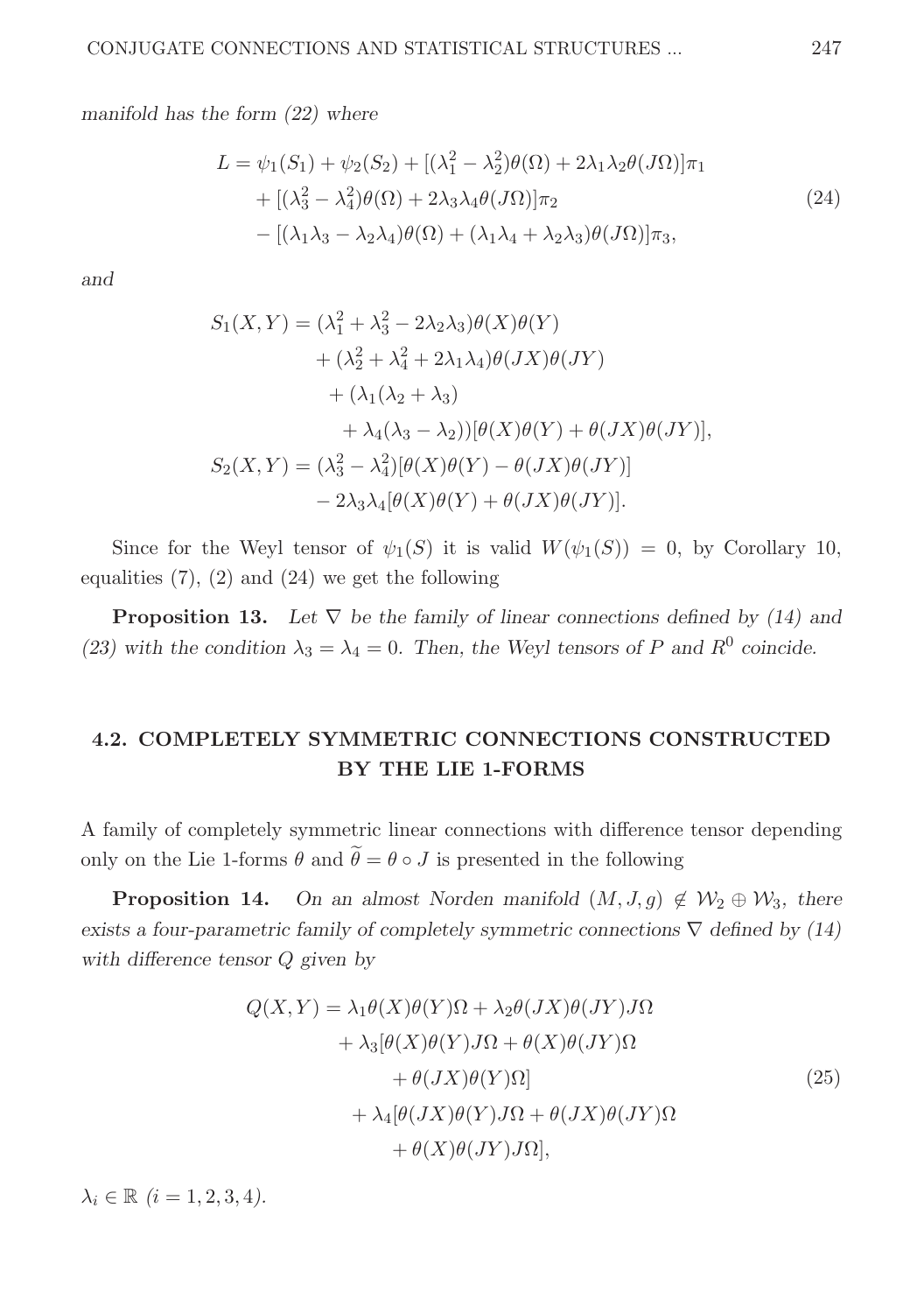By (19), (25) and straightforward calculations we obtain

**Proposition 15.** Let  $(M, J, g, \nabla, \nabla^*)$  be the statistical almost Norden manifold with  $\nabla$  defined by (14) and (25). Then, the statistical curvature tensor P of the manifold has the form (22) where

$$
L(X, Y, Z, W) = \alpha \Big[ \theta(X)\theta(JY) - \theta(JX)\theta(Y) \Big] \times
$$
  
 
$$
\times \Big[ \theta(Z)\theta(JW) - \theta(JZ)\theta(W) \Big],
$$

where  $\alpha = [\lambda_3^2 - \lambda_4^2 - \lambda_1\lambda_4 + \lambda_2\lambda_3]\theta(\Omega) - (\lambda_1\lambda_2 + \lambda_3\lambda_4)\theta(J\Omega).$ 

A direct consequence of the last statement and (22) is that on manifolds with isotropic Lie vector field  $\Omega$  with respect to both q and  $\tilde{q}$ , i.e. satisfying  $\theta(\Omega) = \theta(J\Omega)$ 0, we obtain  $L = 0$ , and thus the statistical curvature tensor P of the statistical structure defined by (14) and (25) coincides with the curvature tensor  $R^0$  of the Levi-Civita connection  $\nabla^0$ .

#### REFERENCES

- [1] D. Alekseevsky, V. Cortes, C. Devchand, Special complex manifolds, J. Geom. *Phys.*,  $(2002)$ , Vol. 42, No. 1–2, 85–105, DOI 10.1016/S0393-0440 $(01)00078-X$ .
- [2] S. Amari, Differential-Geometrical Methods in Statistics, Lecture Notes in Statistics, Springer, New York, (1985), Vol. 28, ISBN: 978-1-4612-5056-2.
- [3] S. Amari, Information Geometry and its Applications, Applied Math. Sci., Springer, Japan, (2016), Vol. 194, ISBN: 978-4-431-55977-1.
- [4] C. Bejan, M. Crasmareanu, Conjugate connections with respect to a quadratic endomorphism and duality, Filomat, (2016), Vol. 30, No. 9, 2367–2374, DOI 10.2298/FIL1609367B.
- [5] A. Blaga, Dualistic structures on Kähler manifolds, Rev. Un. Mat. Argentina, (2012), Vol. 53, No. 1, 55–60.
- [6] A. Blaga, M. Crasmareanu, The geometry of complex conjugate connections, Hacet. J. Math. Stat., (2012), Vol. 41, No. 1, 119–126.
- [7] O. Calin, C. Udriste, *Geometric Modeling in Probability and Statistics*, Springer International Publishing, Switzerland, (2014), ISBN: 978-3-319-07779-6.
- [8] F. Dillen, K. Nomizu, L. Vranken, Conjugate connections and Radon's theorem in affine differential geometry, Monatshefte Math., (1990), Vol. 109, No. 3, 221–235.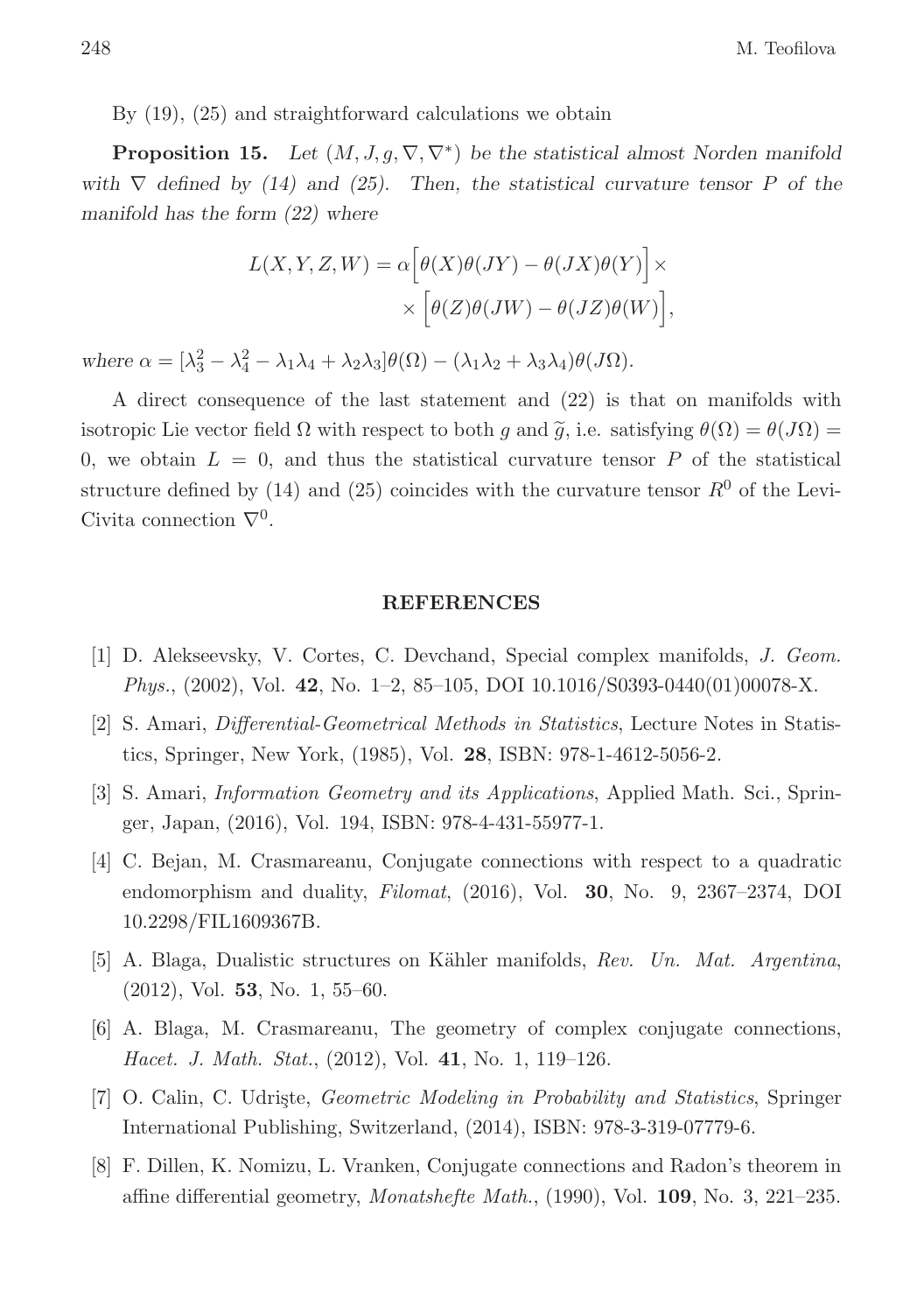- [9] H. Furuhata, Hypersurfaces in statistical manifolds, Diff. Geom. and its App., (2009), Vol. 27, No. 3, 420–429, DOI 10.1016/j.difgeo.2008.10.019.
- [10] H. Furuhata, I. Hasegawa, Submanifold theory in holomorphic statistical manifolds. In: Geometry of Cauchy-Riemann submanifolds, S. Dragomir, M. Shahid, F. Al-Solamy (eds.), Springer, Singapore, (2016), 179–215, ISBN: 978-981-10-0916-7.
- [11] G. Ganchev, A. Borisov, Note on the almost complex manifolds with a Norden metric, C. R. Acad. Bulg. Sci., (1986), Vol. 39, No. 5, 31–34.
- [12] K. Gribachev, D. Mekerov, G. Djelepov, Generalized B-manifolds, C. R. Acad. Bulg. Sci., (1985), Vol. 38, No. 3, 299–302.
- [13] S. Ivanov, On dual-projectively affine connections, J. Geom., (1995), Vol. 53, No. 1-2, 89–99.
- [14] S. Ivanov, On the fundamental theorem for non-degenerate complex affine hypersurface immersions, Monatshefte Math., (1997), Vol. 123, No. 4, 321—336.
- [15] S. Lauritzen, In: Statistical Manifolds, Eds. S. Amari, O. Barndorff-Nielsen, R. Kass, S. Lauritzen, C. R. Rao, Differential Geometry in Statistical Inference, IMS Lecture Notes, Vol. 10, Institute of Mathematical Statistics, Hayward, (1987), 163–216.
- [16] A. Lichnerowicz, Théorie globale des connexions et des goupes d'homotopie,  $Edi$ zioni Cremonese, Roma, (1962).
- [17] H. Matsuzoe, Complex statistical manifolds and complex affine immersions, In: Current Developments in Differential Geometry and its Related Fields, Eds. T. Adachi, H. Hashimoto, M. Hristov, World Scientific, Singapore, (2016), 183–199, DOI 10.1142/9789814719780<sub>-0012</sub>.
- [18] H. Nagaoka, S. Amari, Differential geometry of smooth families of probability distributions, Technical Report (METR) 82–7, Dept. of Math. Eng. and Instr., Univ. of Tokyo, (1982).
- [19] T. Noda, Symplectic structures on statistical manifolds, J. Aust. Math. Soc., (2011), Vol. 90, 371–384, DOI 10.1017/S1446788711001285.
- [20] M. Noguchi, Geometry of statistical manifolds, Diff. Geom. and its App., (1992), Vol. 2, No. 3, 197–222, DOI 10.1016/0926-2245(92)90011-B.
- [21] K. Nomizu, T. Sasaki, Affine Differential Geometry: Geometry of Affine Immersions, Cambridge Univ. Press, (1994), ISBN-13 978-0521441773.
- [22] A. Norden, Affinely Connected Spaces, GRMFL, Moscow, (1976), (in Russian).